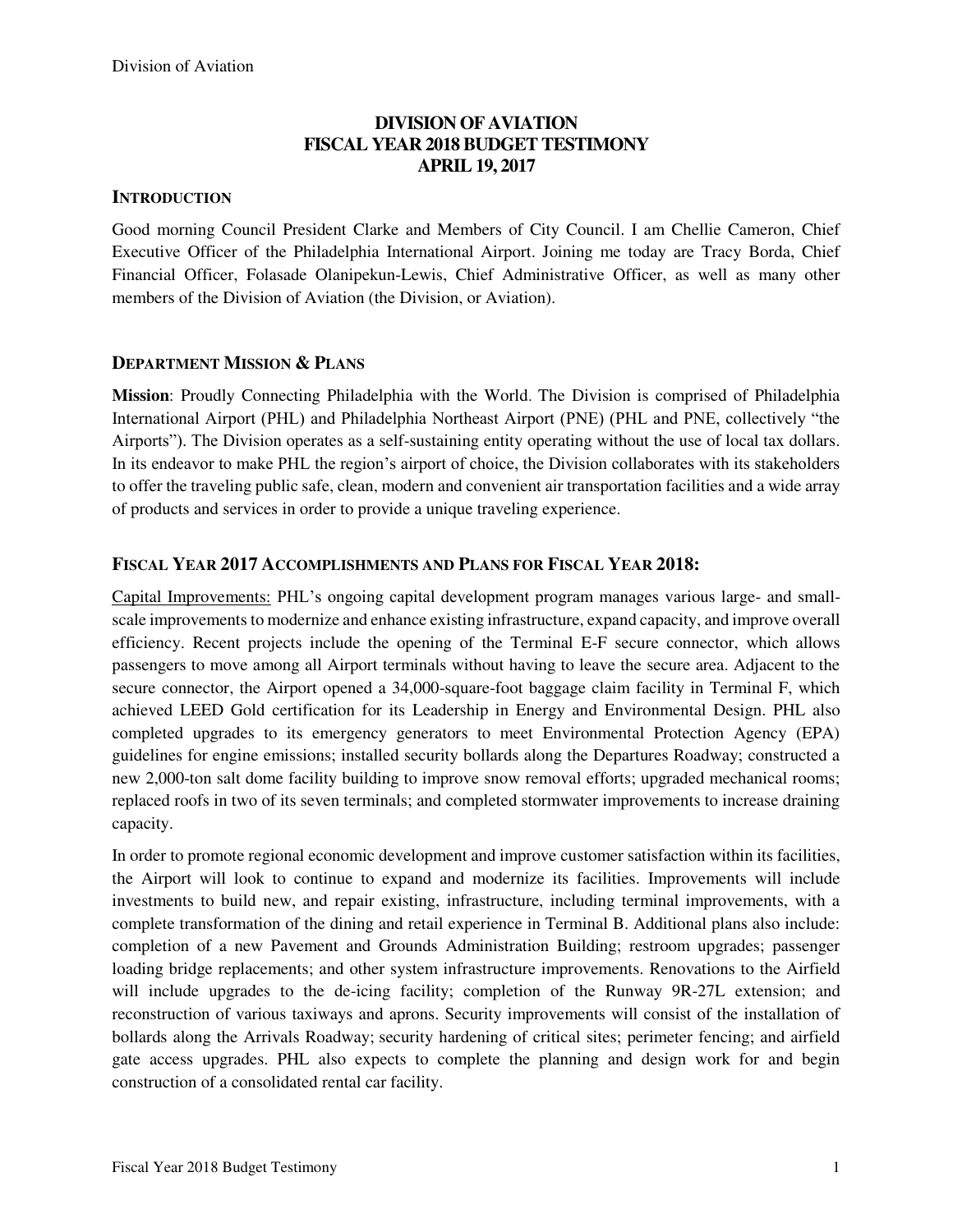The Airport, along with its airline partners American Airlines and MarketPlace Philadelphia, will embark on a capital investment project that will transform Terminal B into a world-class setting that combines comfort with beautiful, free-flowing spaces. The Terminal will be modernized with the introduction of 15 tech-driven gate lounges that allow guests to order food, drink, and amenities from the comfort of their gate. Upon completion of the planned project, travelers waiting for a flight will be able to access more than 1,000 iPads positioned throughout restaurants and gate lounges. Featuring the highly-esteemed hospitality group OTG's award-winning customer experience platform flo® tech, the iPads will allow guests to track their flight, browse the web, play games, and order food and amenities from intuitive visual menus, all delivered directly to their seat. Customers will also have access to more than 1,000 power ports with the redesigned terminal seating. The transformation of Terminal B is part of the Airport's goal to improve the travel experience of its passengers. Construction is expected to be completed in phases over the next 12 to 18 months.

Air Service: PHL endeavors to be the region's airport of choice by attracting new airlines to serve its passengers and offering air service to new destinations around the globe. PHL holds the status of being the trans-Atlantic gateway for American Airlines, PHL's dominant carrier. PHL currently offers a generous mix of air carriers that serve over 124 nonstop destinations, including 33 international cities. In an effort to continue to provide new air service destinations for the region, in October 2016, PHL announced Icelandair would offer four seasonal nonstop flights per week between PHL and Reykjavik, Iceland, beginning in May 2017. In 2016, Frontier Airlines initiated air service to 13 new cities, including Nashville, New Orleans, San Antonio, and Austin, among several others. Also, in the last year, PHL has seen additional domestic service offerings from JetBlue Airways, Alaska Airlines, and Spirit Airlines. In alignment with PHL's goal to attract new airlines and offer new air service, PHL will continue its efforts to expand its air service offerings to underserved domestic and international markets.

Customer Satisfaction: During the past year, the Airport has made numerous changes inside and outside the terminals to enhance overall customer satisfaction. The Airport recently installed seven Service Animal Relief Areas (SARAs) inside PHL's terminals. These SARAs provide passengers a convenient place to take their service dog, emotional support animal, or pet to relieve themselves without having to exit the terminal. PHL also worked with one of its concessionaires, Minute Suites, to arrange thirty minutes of free time inside the suites for nursing mothers. In addition, the Airport has been actively seeking feedback from passengers by conducting passenger satisfaction surveys. This data is being analyzed to help the Airport establish new customer satisfaction goals to enhance and create new hospitality and concession offerings. Results of the surveys will be used to help determine the implementation of new or improved customer hospitality programs, deployment of staffing and financial resources, possible new concessions and future capital projects to meet passenger needs.

Enhancing the customer experience is a top priority at PHL. PHL endeavors to be a reflection of the city and region through its art exhibitions, entertainment program, customer appreciation programs, hospitality, and concessions. The image of the Airport – its look, feel, and all of its amenities – creates a welcoming and memorable sense of place. PHL will continue its Exhibitions Program, which features artwork by artists and arts institutions from the region. In addition, Just Plane Fun, the Airport's summer-long customer appreciation program, offers free daily entertainment and activities for travelers of all ages, frequent promotional item giveaways, and an end-of-summer raffle with great prizes. To make unplanned overnight stays at the Airport more comfortable for travelers, PHL provides a Hospitality Program that designates sleeping zones where stranded passengers are provided cots, disposable pillows, and blankets, as well as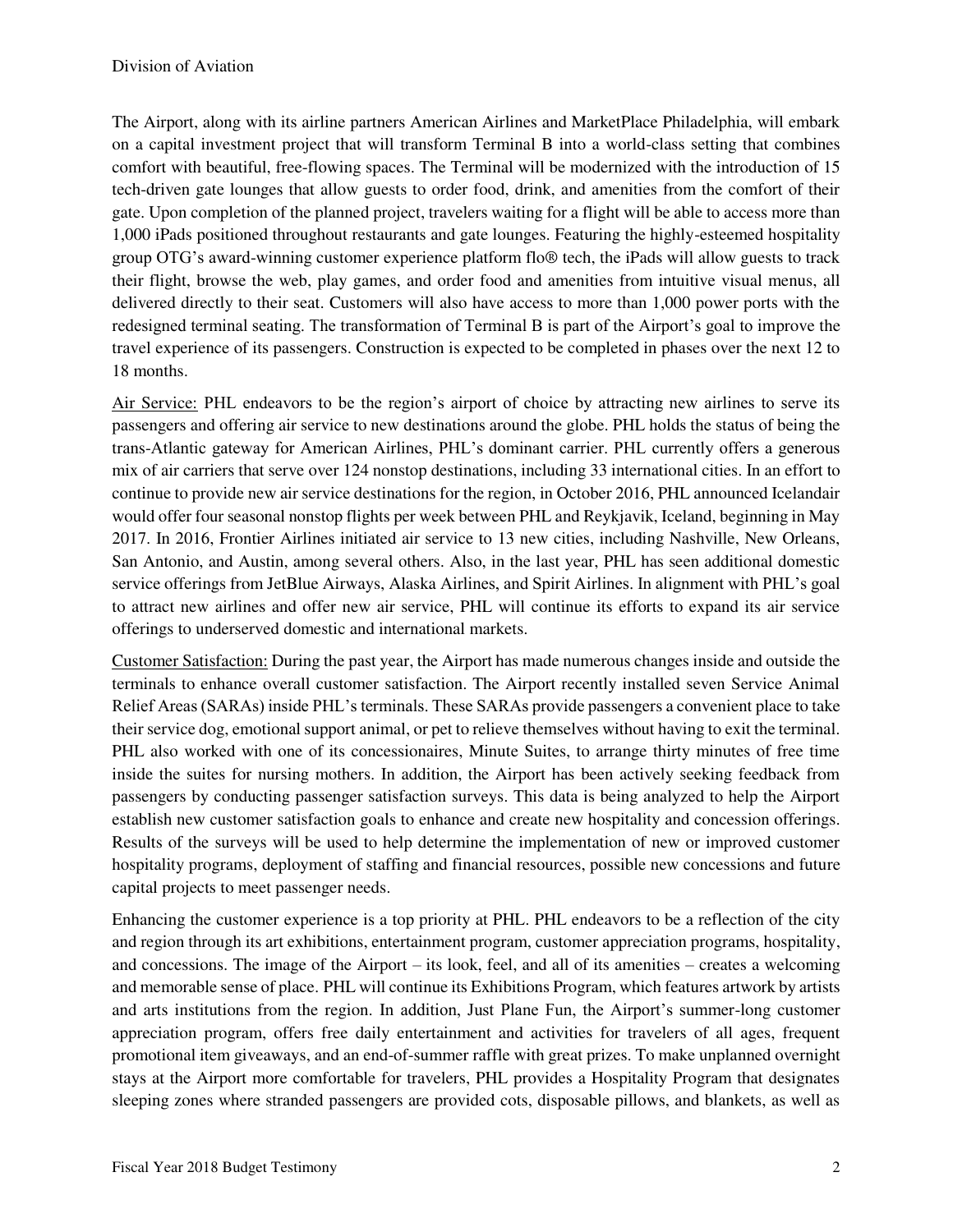vanity kits with personal care items. The Airport is also in the process of identifying space within the terminal buildings to design and build quiet rooms to be used by the traveling public for meditation and prayer. Lastly, PHL recently negotiated a contract with American Express (AE) to construct a "Centurion Lounge," which is an upscale lounge area available to AE cardholders, in Terminal A-West.

Leadership in Diversity & Inclusion: The Airports are committed to involving disadvantaged business enterprises (DBEs) that possess the necessary qualifications in its contract and business opportunities. The Division plays an active role in setting and monitoring participation goals for the City's M/W/DSDBE Program, and is also responsible for administering two federal DBE programs. The first federal program applies to all contracts that utilize grant funding from the U.S. Department of Transportation. The Airport receives significant funding from the Federal Aviation Administration, and all of these contracts carry federal DBE goals. The second federal program applies to all Airport concession contracts (the Airport Concession Disadvantaged Business Enterprise (ACDBE) Program). The Airport's Office of Business Diversity is responsible for following federal guidelines to set separate goals for these two programs, and it is one of five organizations in Pennsylvania (and the only City organization) authorized to certify firms for federal DBE participation. We consistently strive to meet or exceed goals for these three programs, as evidenced by our achievements. The Division has just begun a third program required by the US Department of Transportation; our Small Business Program. This program applies to FAA grants.

The Division continues to show its leadership in diversity and inclusion through its contract awards, outreach events and accolades and has consistently achieved or surpassed its established Disadvantage Business Enterprises (DBEs) goals. Aviation's federal DBE goal for the last Federal Fiscal Year was 16.3% and commitments/awards totaled 18%; our actual achievement on total dollars spent in FFY16 was 27.9%. For FFY 2016, the Airport's ACDBE participation goal was 16.5%, and its achievement totaled 26.2%. The Division's M/W/DSBE goal for Fiscal Year 2016 was 30%, and actual commitments/awards totaled 29.81%. In the first two quarters of Fiscal Year 2017 we're achieving 30.89% participation on all contracts.

In October 2016, the Division of Aviation held a Business Opportunity Forum that was attended by more than 500 business representatives. The event featured a networking session connecting prime contractors and city agencies with minority firms. Attendees learned about the opportunities at the Airport in breakout sessions on the vendor experience, professional services opportunities, construction opportunities and concession opportunities. This year's Forum focused our outreach to reach firms that actually provide the kinds of goods and services that the Airport purchases and to outreach to large minority owned firms that have the ability to be prime contractors on projects and act as mentors to smaller minority firms. We had success in both of these goals. 90% of attendees rated the Forum as excellent.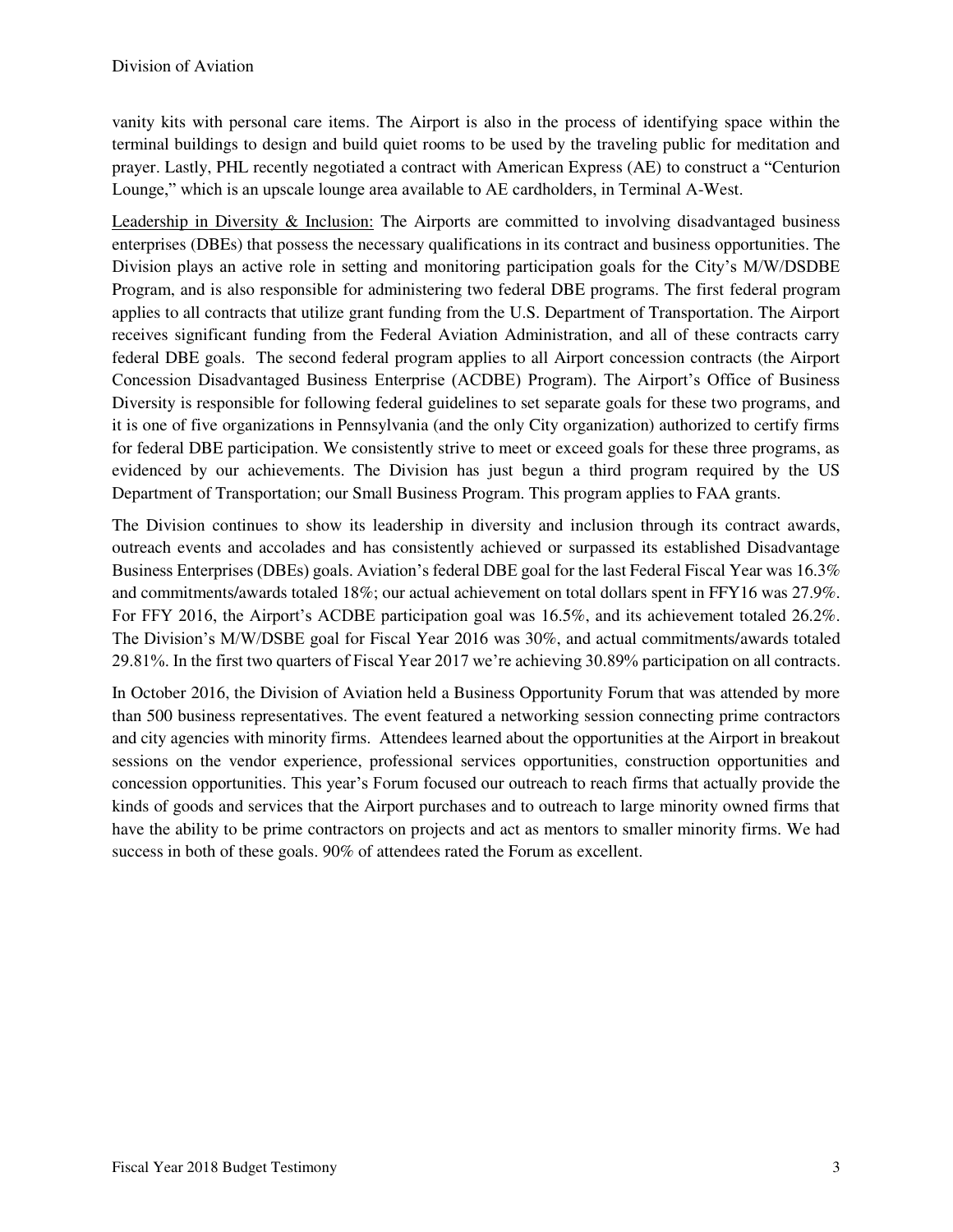# **BUDGET SUMMARY & OTHER BUDGET DRIVERS**

| <b>Staff Demographics Summary (as of December 2016)</b> |           |           |           |           |  |  |  |  |  |  |  |  |  |  |
|---------------------------------------------------------|-----------|-----------|-----------|-----------|--|--|--|--|--|--|--|--|--|--|
| White<br>Minority<br>Female<br>Total                    |           |           |           |           |  |  |  |  |  |  |  |  |  |  |
| Number of Full-Time Staff                               | 757       | 550       | 207       | 236       |  |  |  |  |  |  |  |  |  |  |
| Number of Civil Service-Exempt Staff                    | 14        | 5         | 9         | 7         |  |  |  |  |  |  |  |  |  |  |
| Number of Executive Staff (deputy level<br>and above)   | 10        | 4         | 6         | 4         |  |  |  |  |  |  |  |  |  |  |
| Average Salary, Full-Time Staff                         | \$46,466  | \$42,686  | \$56,508  | \$46,670  |  |  |  |  |  |  |  |  |  |  |
| Average Salary, Civil Service-Exempt<br>Staff           | \$144.286 | \$146,000 | \$143,333 | \$142,143 |  |  |  |  |  |  |  |  |  |  |
| Average Salary, Executive Staff                         | \$167,000 | \$157,500 | \$173,333 | \$173,750 |  |  |  |  |  |  |  |  |  |  |
| Median Salary, Full-Time Staff                          | \$40,755  | \$37,451  | \$48,603  | \$38,692  |  |  |  |  |  |  |  |  |  |  |
| Median Salary, Civil Service-Exempt Staff               | \$155,000 | \$150,000 | \$160,000 | \$150,000 |  |  |  |  |  |  |  |  |  |  |
| Median Salary, Executive Staff                          | \$160,000 | \$155,000 | \$160,000 | \$165,000 |  |  |  |  |  |  |  |  |  |  |

| <b>Employment Levels (as of December 2016)</b>     |                 |          |
|----------------------------------------------------|-----------------|----------|
|                                                    | <b>Budgeted</b> | Filled   |
| Number of Full-Time Positions                      | 900             | 757      |
| Number of Part-Time Positions                      |                 |          |
| Number of Civil-Service Exempt<br><b>Positions</b> | 14              | 14       |
| Number of Executive Positions                      | 10              | 10       |
| Average Salary of All Full-Time<br>Positions       | \$43,315        | \$46,466 |
| Median Salary of All Full-Time<br>Positions        | \$43,457        | \$40,755 |

| Aviation Fund Financial Summary by Class – Division of Aviation Only |                |                    |                |                    |                |                   |
|----------------------------------------------------------------------|----------------|--------------------|----------------|--------------------|----------------|-------------------|
|                                                                      | FY16 Original  | FY16 Actual        | FY17 Original  | FY17 Estimated     | FY18 Proposed  | Difference: FY18- |
|                                                                      | Appropriations | <b>Obligations</b> | Appropriations | <b>Obligations</b> | Appropriations | <b>FY17</b>       |
| Class 100 - Employee Compensation                                    | \$46,218,000   | \$42,871,271       | \$47,716,649   | \$49,755,783       | \$49,755,783   | \$0               |
| Class 200 - Purchase of Services                                     | \$96,372,841   | \$75,169,808       | \$103,125,441  | \$103,125,441      | \$99,153,000   | $(\$3,972,441)$   |
| Class 300 - Materials and Supplies                                   | \$8,720,000    | \$5,336,927        | \$10,401,000   | \$10,401,000       | \$8,440,000    | (\$1,961,000)     |
| Class 400 - Equipment                                                | \$3,330,000    | \$849,615          | \$3,495,000    | \$3,495,000        | \$3,345,000    | (\$150,000)       |
| Class 500 - Contributions                                            | \$4,205,000    | \$2,098,956        | \$4,205,000    | \$4,205,000        | \$6,002,500    | \$1,797,500       |
| Class 700 - Debt Service                                             | \$0            | \$0                | \$0            | \$0                | \$0            | \$0               |
| Class 800 - Payment to Other Funds                                   | \$24,600,000   | \$7,539,461        | \$24,625,000   | \$24,625,000       | \$14,625,000   | (\$10,000,000)    |
| Class 900 - Advances/Misc. Payments                                  | \$0            | \$0                | \$0            | \$0                | \$0            | \$0               |
|                                                                      | \$183,455,841  | \$133,866,038      | \$193,568,090  | \$195,607,224      | \$181,321,283  | (\$14,285,941)    |

| Aviation Fund Financial Summary by Class (inclusive of funding allocated to other City department budgets) |                |                    |                |                       |                |                  |
|------------------------------------------------------------------------------------------------------------|----------------|--------------------|----------------|-----------------------|----------------|------------------|
|                                                                                                            | FY16 Original  | FY16 Actual        | FY17 Original  | <b>FY17</b> Estimated | FY18 Proposed  | Difference:      |
|                                                                                                            | Appropriations | <b>Obligations</b> | Appropriations | <b>Obligations</b>    | Appropriations | <b>FY18-FY17</b> |
| Class 100 - Employee Compensation                                                                          | \$129,068,250  | \$119,534,533      | \$132,390,694  | \$135,236,837         | \$139,917,218  | \$4,680,381      |
| Class 200 - Purchase of Services                                                                           | \$137,169,138  | \$107,817,981      | \$144,338,618  | \$144,337,618         | \$141,862,102  | $(\$2,475,516)$  |
| Class 300 - Materials and Supplies                                                                         | \$10,360,557   | \$6,714,072        | \$12,041,557   | \$12,040,357          | \$10,226,257   | (\$1,814,100)    |
| Class 400 - Equipment                                                                                      | \$8,939,800    | \$2,774,803        | \$9,109,800    | \$9,109,800           | \$9,091,800    | (\$18,000)       |
| Class 500 - Contributions                                                                                  | \$6,717,000    | \$2,098,956        | \$6,717,000    | \$6,717,000           | \$8,514,500    | \$1,797,500      |
| Class 700 - Debt Service                                                                                   | \$123,505,128  | \$117,461,545      | \$139,626,331  | \$139,626,331         | \$159,428,123  | \$19,801,792     |
| Class 800 - Payment to Other Funds                                                                         | \$24,623,000   | \$7,539,461        | \$24,648,000   | \$24,648,000          | \$14,648,000   | (\$10,000,000)   |
| Class 900 - Advances/Misc. Payments                                                                        | \$0            | -\$0               | \$0            | \$0                   | -\$0           | \$0              |
|                                                                                                            | \$440,382,873  | \$363,941,351      | \$468,872,000  | \$471,715,943         | \$483,688,000  | \$11,972,057     |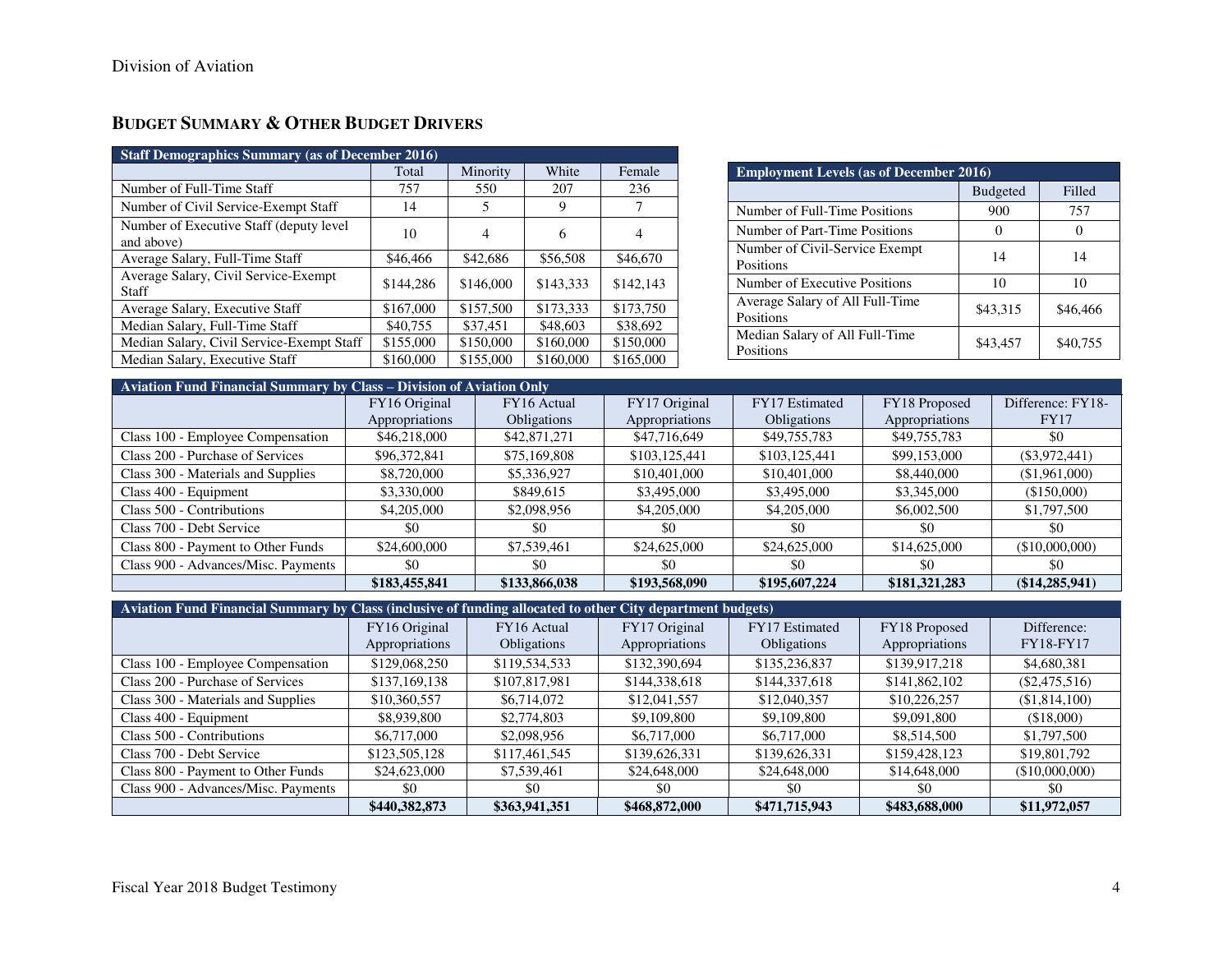# Division of Aviation

| <b>Professional Services Contracts Summary</b> |              |              |              |              |              |                       |  |  |  |  |  |  |  |
|------------------------------------------------|--------------|--------------|--------------|--------------|--------------|-----------------------|--|--|--|--|--|--|--|
|                                                | <b>FY12</b>  | <b>FY13</b>  | <b>FY14</b>  | <b>FY15</b>  | <b>FY16</b>  | FY17 YTD<br>(Q1 & Q2) |  |  |  |  |  |  |  |
| Total amount of contracts                      | \$69,673,966 | \$62,159,051 | \$51,447,924 | \$67,074,967 | \$69,437,642 | \$32,581,360          |  |  |  |  |  |  |  |
| Total amount to M/W/DSBE                       | \$21,811,096 | \$17,916,458 | \$15,527,663 | \$20,736,510 | \$20,953,089 | \$8,448,820           |  |  |  |  |  |  |  |
| <b>Participation Rate</b>                      | 31%          | 29%          | $30\%$       | $31\%$       | $30\%$       | 26%                   |  |  |  |  |  |  |  |

| <b>M/W/DSBE Contract Participation Goal</b> |             |        |        |  |  |  |  |  |  |  |  |
|---------------------------------------------|-------------|--------|--------|--|--|--|--|--|--|--|--|
|                                             | <b>FY16</b> | FV17   | FY18   |  |  |  |  |  |  |  |  |
| M/W/DSBE Contract Participation Goal        | 30%         | $30\%$ | $32\%$ |  |  |  |  |  |  |  |  |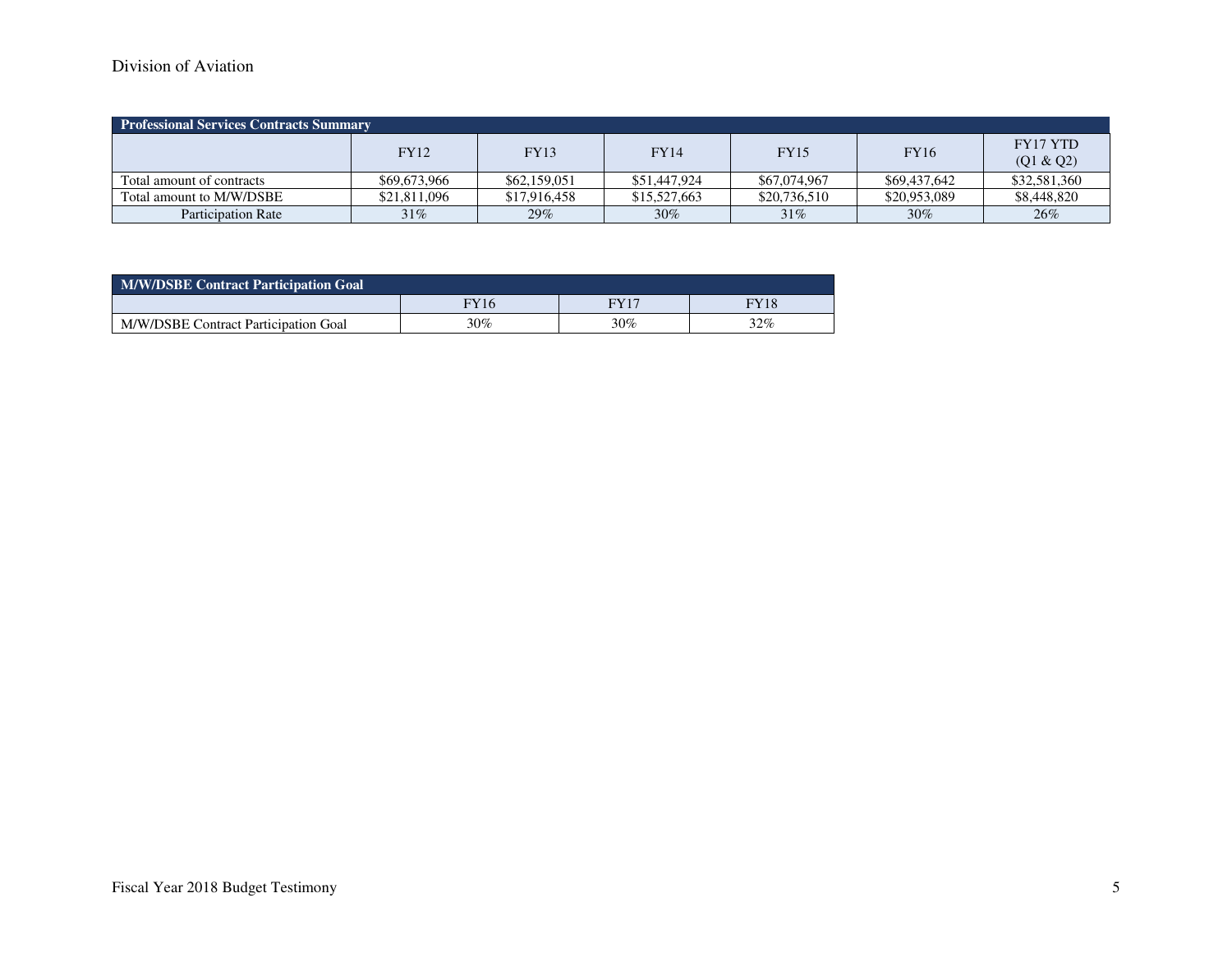## **PROPOSED BUDGET OVERVIEW**

### **Proposed Funding Request**:

The Aviation Fund is an enterprise fund of the City. The Aviation Fund is self-supporting, using aircraft landing fees, terminal building rent, concession revenue and other facility charges to fund annual expenses. The total FY 2018 Aviation Fund request is \$483.6 million, an \$11.9 million or 2.5% increase from the FY 2017 estimated obligations of \$471.7 million. The request includes \$181.3 million for appropriations for the Division of Aviation and \$142.9 million for appropriations directly related to the Police, Fire, Fleet Management, Technology, Public Property, Sustainability, Law, Risk Management and Finance Departments. The \$11.9 million increase is inclusive of a \$14.2 million decrease to the Division of Aviation's appropriations explained in the line item detail below, and also includes an increase of \$19.8 million for debt service payments should the Airport issue new bonds in FY 2018. The chart titled "Financial Summary by Class - Division of Aviation" shows the Division of Aviation's budget, and the additional financial summary chart shows the entire Aviation Enterprise Fund's budget, which includes funding for other City departments.

The proposed FY 2018 Aviation Fund budget includes:

- \$49,755,783 in Class 100. There is no anticipated increase over FY 2017's projected expenditures. The original FY 2017 appropriated budget was increased by a mid-year ordinance due to ratification of the DC 33 contract.
- \$99,153,000 in Class 200. This is a reduction of \$3,972,441 less than FY 2017 estimated expenditures due to a decrease in maintenance and repair costs as newer infrastructure is brought online.
- \$8,440,000 in Class 300. It is anticipated that this Class will need \$1,961,000 less than the FY 2017 projected expenditures due to one-time or periodic requirements in FY 2017 for upgraded runway and taxiway lighting and badging supplies.
- \$3,345,000 in Class 400. This amount reflects \$150,000 less than the FY 2017 projected expenditures due to a slight reduction in equipment purchases.
- \$6,002,500 in Class 500. Aviation anticipates an increase of \$1,797,500 over FY 2017 projected expenditures due to tax obligations on recent and upcoming land acquisitions.
- \$14,625,000 in Class 800. This amount reflects \$10,000,000 less than the FY 2017 projected expenditures. In Fiscal Year 2012, approximately \$13 million was transferred from Aviation's Operating Budget to its Capital Budget for pay-go capital expenditures prior to the setup of a commercial paper program. The decrease is because the Airport's commercial paper program is now established and in full use.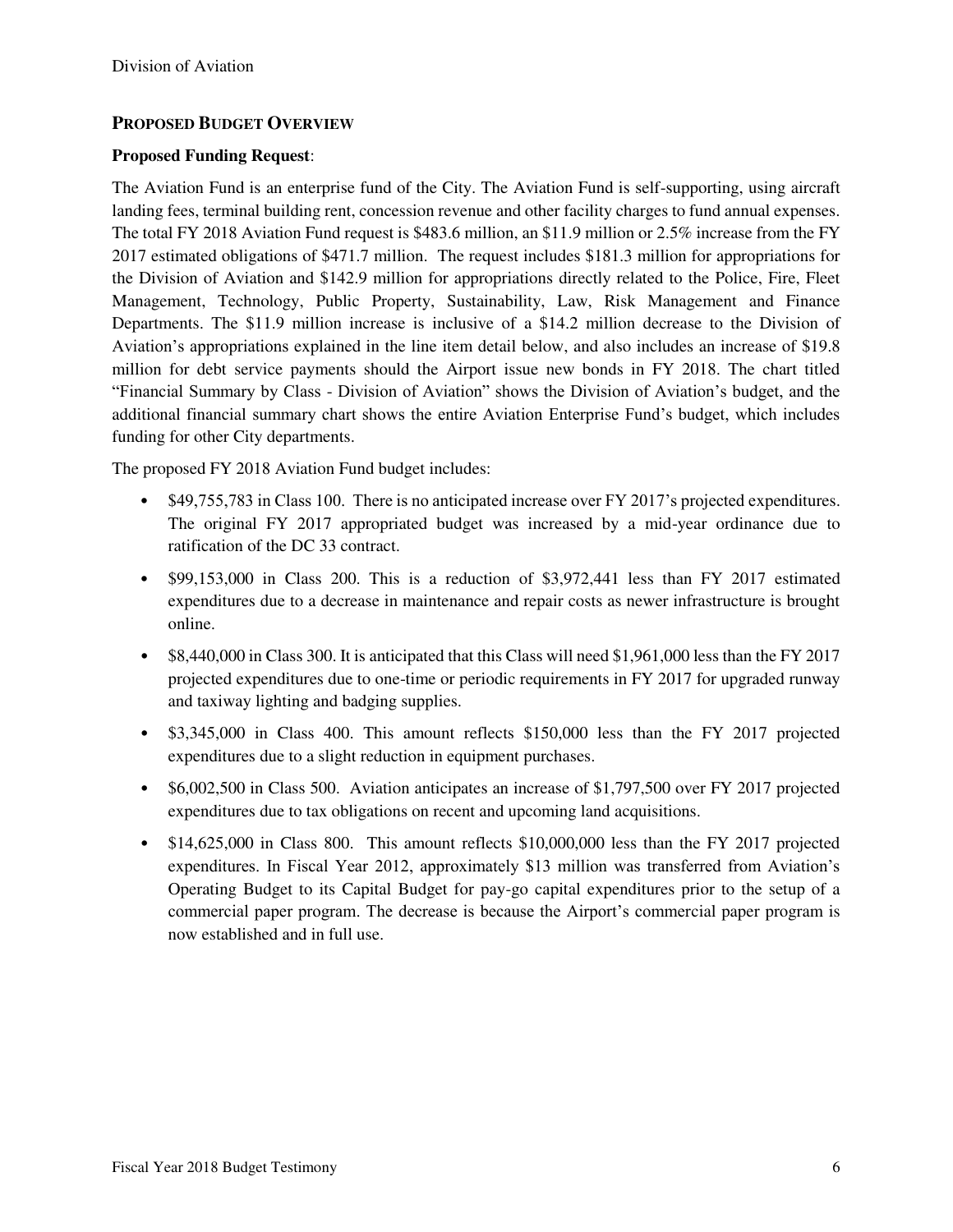## **STAFFING LEVELS**

The Division of Aviation is requesting 900 positions in FY18, level with FY17 budgeted positions. As of December 2016, the Division had 757 filled positions, not including temporary employees. Historically, the Airports have had large turnover and difficulty filling custodial and skilled trades positions, which has impacted our goal of reaching full staffing levels in FY17. In FY18, the Division will continue to work toward a full complement of permanent employees, which will allow for the development of succession plans and begin to fill future vacancies related to retirements, including 49 employees in the DROP program. These positions will also allow the Division to hire additional staff to support improvements related to customer service, airport facilities and infrastructure.

During calendar year 2016, the Division welcomed 82 new employees – a substantial increase from the 44 hired during 2015. These hires were 44% female and 56% male, and 63% Black, 20% White, 11% Hispanic, 4% Asian, and 2% Other Races. Of these 82 new hires, 18 are bilingual and collectively speak 10 different languages including Spanish, Urdu, Hindi, French, Punjabi, Gujarati, Vietnamese, Arabic, Yoruba, and American Sign Language. In total, 81 permanent members of the Aviation staff are bilingual or multilingual. Thirty-one different languages are spoken amongst these employees; however, this number grows to 39 languages when you include the 24 temporary employees who are a part of our staff.

### **NEW HIRES**

| <b>New Hires</b>                    |                 |                          |                          |                          |                          |                          |                          |                          |                          |                          |                              |
|-------------------------------------|-----------------|--------------------------|--------------------------|--------------------------|--------------------------|--------------------------|--------------------------|--------------------------|--------------------------|--------------------------|------------------------------|
|                                     | Number<br>Total | Spanish                  | Hindi                    | French                   | Urdu                     | Punjabi                  | Gujarati                 | Vietnamese               | Arabic                   | Yoruba                   | Language<br>American<br>Sign |
| <b>Black or African</b><br>American | 52              |                          | $\overline{\phantom{a}}$ | H                        |                          | $\overline{\phantom{0}}$ | $\overline{\phantom{0}}$ |                          |                          |                          |                              |
| Asian                               | 3               | $\overline{\phantom{0}}$ | 2                        | $\overline{\phantom{a}}$ |                          |                          |                          |                          | $\overline{\phantom{0}}$ | $\overline{\phantom{0}}$ |                              |
| Hispanic or Latino                  | 9               | 8                        | $\overline{\phantom{0}}$ | $\overline{\phantom{a}}$ | $\overline{\phantom{a}}$ | -                        | $\overline{\phantom{0}}$ | $\overline{\phantom{a}}$ | $\overline{\phantom{0}}$ | $\overline{\phantom{0}}$ |                              |
| White                               | 16              | $\overline{\phantom{0}}$ | $\overline{\phantom{a}}$ | $\overline{\phantom{a}}$ | $\overline{\phantom{a}}$ | -                        | $\overline{\phantom{0}}$ | $\overline{\phantom{0}}$ | $\overline{\phantom{a}}$ | $\overline{\phantom{0}}$ |                              |
| Other                               | 2               | $\overline{\phantom{0}}$ | $\overline{\phantom{a}}$ | $\overline{\phantom{0}}$ | $\overline{\phantom{a}}$ | $\overline{\phantom{0}}$ | $\overline{\phantom{0}}$ | $\overline{\phantom{0}}$ | $\overline{\phantom{0}}$ | $\overline{\phantom{0}}$ | $\overline{\phantom{0}}$     |
| Total                               | 82              | 8                        | $\overline{2}$           |                          |                          |                          |                          |                          | л                        |                          |                              |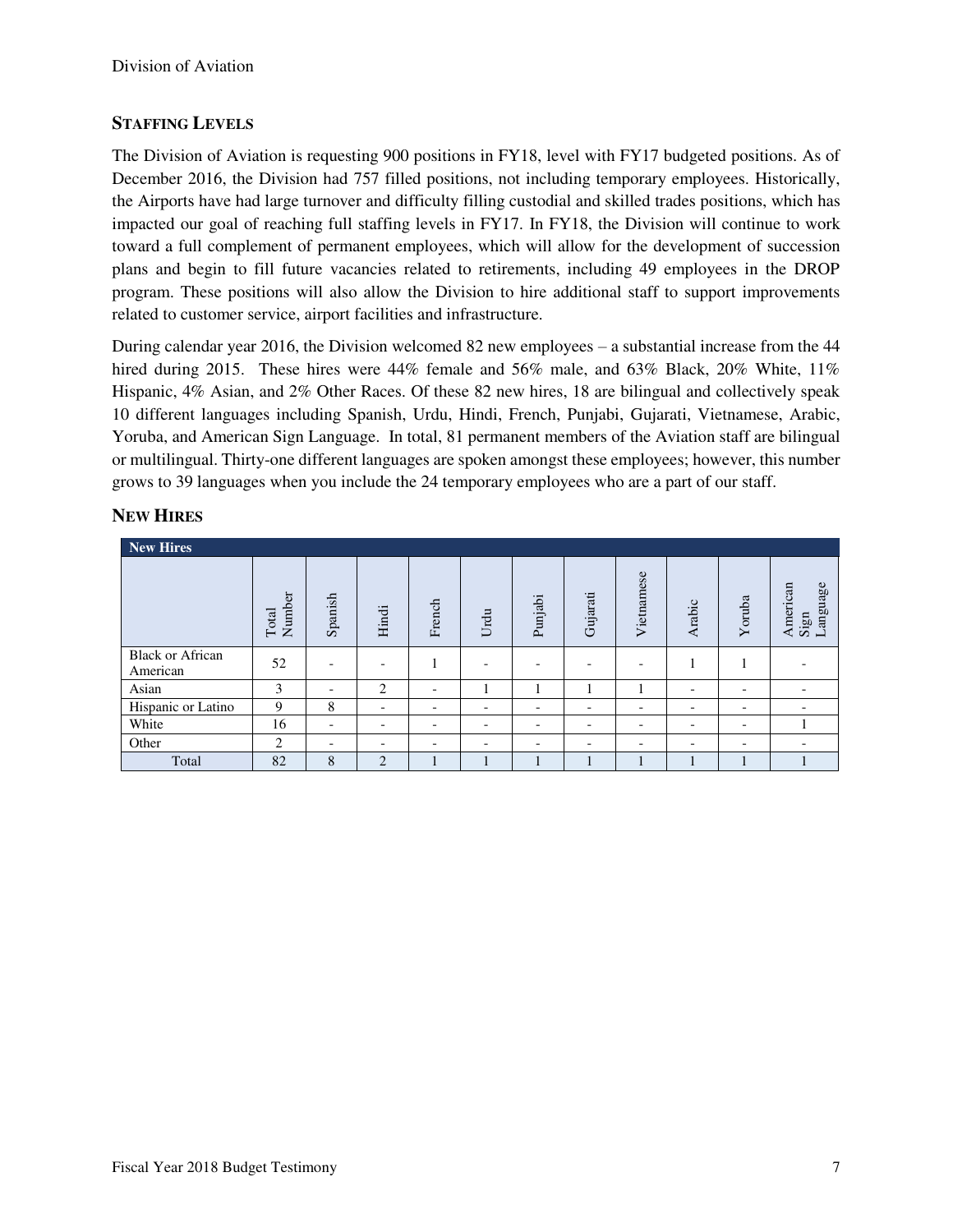# **PERFORMANCE, CHALLENGES, AND INITIATIVES**

#### FY18 Performance Measures

| Measure                                | FY16 Actual | <b>FY17 YTD</b><br>(Q1 & Q2) | FY17 Estimate | FY18 Target |
|----------------------------------------|-------------|------------------------------|---------------|-------------|
| Enplaned passengers (million) *        | 15.68       | 7.64                         | 15.25         | 15.00       |
| Operations (# arrivals and departures) | 407,968     | 197,083                      | 393,000       | 390,000     |
| Freight and Mail Cargo (tons)          | 437,758     | 232,312                      | 455,000       | 455,000     |
| Non-airline revenue (\$ million)       | \$123.4     | \$60.7                       | \$119.57      | \$120.00    |
| Retail/beverage sales (\$ million) **  | \$200.93    | \$102.14                     | \$193.50      | \$190.00    |

*\* Over the course of calendar year 2016, American Airlines (AA) discontinued service to Brussels (AA discontinued all service to Brussels from the U.S.), Halifax, Tel Aviv and Zurich from PHL. Additionally, AA reduced the Frankfurt route from year-round to seasonal service from November 2016 through March 2017 (service will resume in April 2017), which, along with Brussels, was related to a change in alliance affiliation of premerger US Airways from Star Alliance to oneworld after the merger with American. AA also discontinued a second daily flight to London-Heathrow because of less-than-expected demand for a daytime London flight reflecting the change in economic conditions, events such as Brexit and the corresponding loss in value of the Euro which have contributed to reductions in passenger traffic from Europe to the U.S. The decline in Commuter traffic can also be attributed to the decrease in international traffic noted above, as 59% of PHL's overall international traffic is connecting service. In addition, commuter traffic is impacted by the nationwide pilot shortage affecting all airports and route systems. AA's post-merger business model is also impacting service at PHL and other hubs across the AA network as passengers shift to nonstop routings as well as connections over an expanded network of hubs. However, PHL maintains the critical role as American's primary transatlantic connecting hub in the AA network. \*\* The retail/beverage sales measure is being adjusted down for FY18 because PHL anticipates that one of its terminal buildings will be under construction for new renovations, which will cause temporary closure of some food and beverage locations.*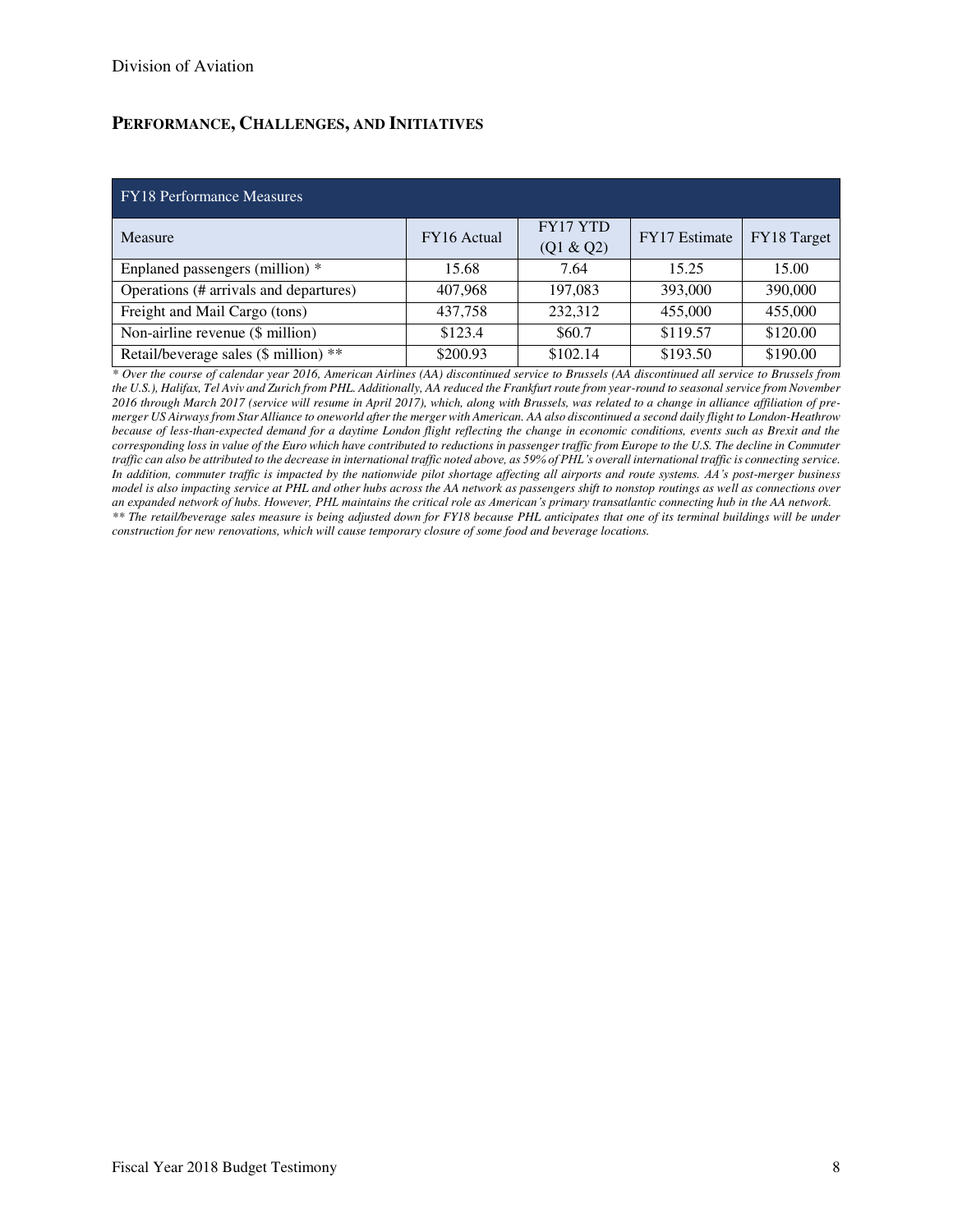### **OTHER BUDGETARY IMPACTS**

#### **Federal and State**

The Division is keeping a watchful eye on any potential federal budget cuts that may have an impact on our operations. In addition to bracing for potential cuts, per passenger based funding levels have not been increased in nearly two decades leading to a decrease in buying power and capital development. Any alteration to the user fees used for capital development (the Passenger Facility Charge) would need to be authorized by Congress.

### Grant Funding for Operating Requirements

The Transportation Security Administration (TSA) awards grants on an annual basis to help offset the Airport's cost of providing explosive detection through canine teams, and law enforcement officer support at security checkpoints. The current TSA explosive detection canine contract allocates \$555,500 per year to PHL for a total of four years ending in 12/31/2020. The Airport received \$392,955 in FFY2016. The Law Enforcement Officer (LEO) Program funding received in Federal Fiscal Year (FFY) 2016 was \$829,840. The current LEO contract covers three years (FFY2016 - 2018), and it is expected to provide the same level of funding as in previous years.

### Grant Funding for Capital Projects

Under the Federal Aviation Administration's (FAA) Airport Improvement Program (AIP), PHL Airport was awarded almost \$14 million in funding during FFY 2016 for airfield work being performed related to the runway extension project. The Airport anticipates receiving approximately \$5.5 million in AIP entitlement funding for FFY 2017 and has applied for an additional \$11 million in AIP discretionary funding in FFY 2017.

FAA AIP entitlement funding of \$150,000 for capital projects is received each year for Philadelphia Northeast Airport (PNE). The FY2017 appropriation is scheduled to fund the airfield signage project presently being bid.

PHL receives a state grant for \$800,000 annually from the Pennsylvania Department of Transportation's Aviation Development Program through the Bureau of Aviation. This grant is a match to the AIP funds the airport receives. PNE also receives a state matching grant which equals half of the local portion of the AIP funded project(s).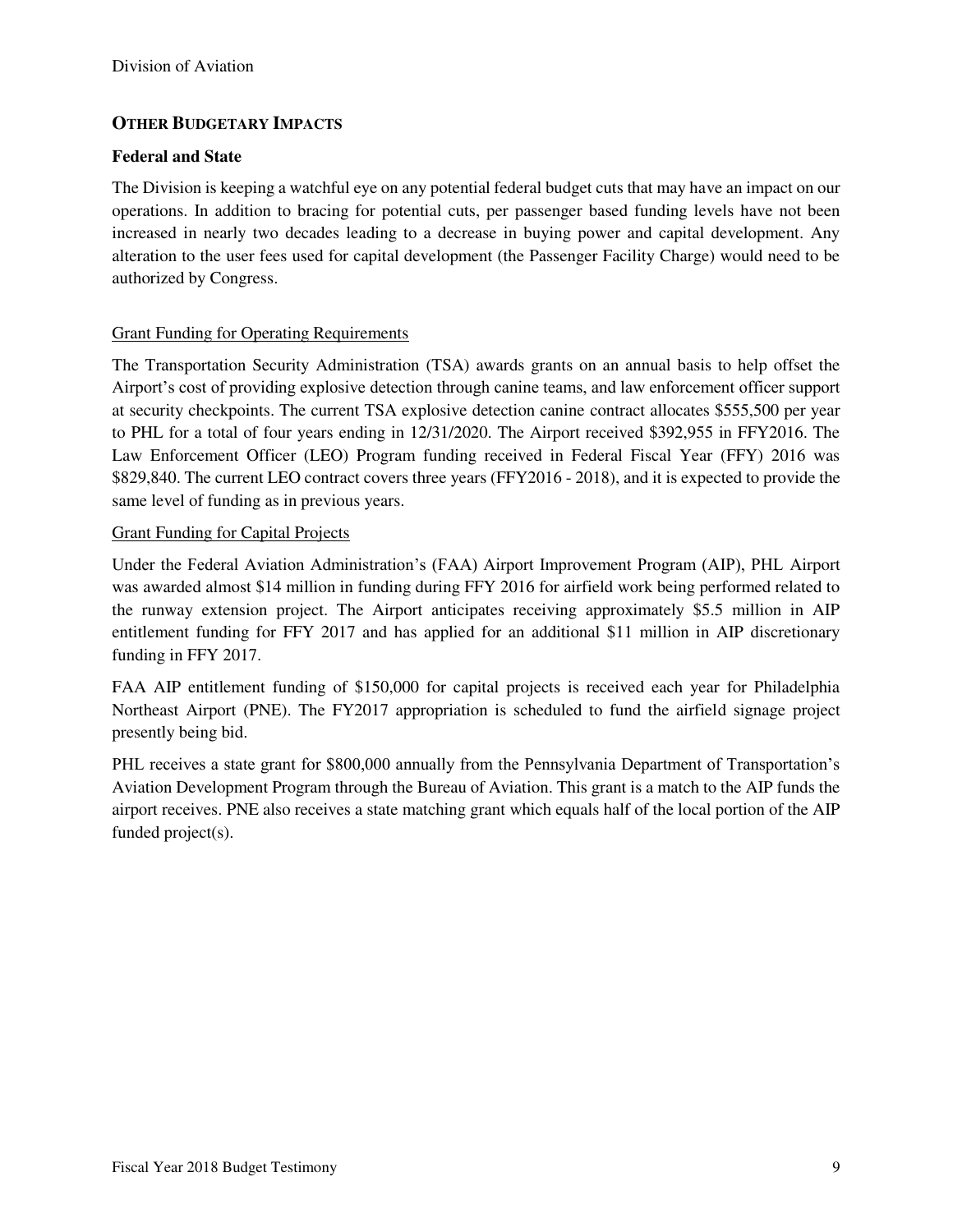# **CONTRACTING EXPERIENCE**

|                                  | M/W/DSBE Participation on Large Professional Services Contracts<br>Top Five Largest Contracts, FY17 |                                 |                             |                               |                                                       |                                                 |                                          |                                         |                                                   |                                                                                                     |                                          |  |  |  |
|----------------------------------|-----------------------------------------------------------------------------------------------------|---------------------------------|-----------------------------|-------------------------------|-------------------------------------------------------|-------------------------------------------------|------------------------------------------|-----------------------------------------|---------------------------------------------------|-----------------------------------------------------------------------------------------------------|------------------------------------------|--|--|--|
|                                  |                                                                                                     |                                 |                             |                               |                                                       |                                                 |                                          |                                         |                                                   |                                                                                                     |                                          |  |  |  |
| Vendor<br>Name                   | Service<br>Provided                                                                                 | Dollar<br>Amount of<br>Contract | <b>RFP</b><br>Issue<br>Date | Contract<br><b>Start Date</b> | Ranges in<br><b>RFP</b>                               | $%$ of<br>M/W/DSBE<br>Participation<br>Achieved | \$ Value of<br>M/W/DSBE<br>Participation | Total %<br>Participation<br>- All DSBEs | Total \$<br>Value<br>Participation<br>- All DSBEs | Local<br><b>Business</b><br>(principal<br>place of<br>business<br>located<br>within City<br>limits) | Waiver for<br>Living Wage<br>Compliance? |  |  |  |
| Elliott-<br>Lewis<br>Corporation | Facility<br>Maintenance<br>Services                                                                 | \$13,521,624                    | 9/24/2011                   | 7/1/2012                      | MBE: 5-10%<br>and<br>WBE: 5-10%<br><b>DSBE: 0%</b>    | 15.1%<br>2.8%<br>$0\%$                          | \$2,041,765<br>\$378,605<br>\$0          | 17.9%                                   | \$2,420,371                                       | yes                                                                                                 | no                                       |  |  |  |
| First<br>Transit                 | <b>Shuttle Bus</b><br>Services                                                                      | \$11,194,700                    | 7/7/2010                    | 6/1/2011                      | MBE: 7-10%<br>&/or<br>WBE: 7-10%<br>DSBE: 0%          | 12.2%<br>0.2%<br>$0\%$                          | \$1,365,753<br>\$22,389<br>\$0           | 12.4%                                   | \$1,388,143                                       | yes                                                                                                 | no                                       |  |  |  |
| Parkway<br>Garage,<br>Inc.       | Ground<br>Transportation                                                                            | \$5,040,150                     | 9/1/2015                    | 11/1/2015                     | MBE: 20-30%<br>&/or<br>WBE: 20-30%<br><b>DSBE: 0%</b> | 7.4%<br>16.6%<br>$0\%$                          | \$372,971<br>\$836,665<br>\$0            | 24.0%                                   | \$1,209,636                                       | yes                                                                                                 | no                                       |  |  |  |
| Elliott-<br>Lewis<br>Corporation | Computer/<br>Info<br><b>Systems</b><br>Management                                                   | \$4,564,767                     | 2/20/2013                   | 10/1/2013                     | MBE: 20-30%<br>&/or<br>WBE: 20-30%<br>$DSBE: 0\%$     | 38.5%<br>1.8%<br>$0\%$                          | \$1,757,435<br>\$82,166<br>\$0           | 40.3%                                   | \$1,839,601                                       | yes                                                                                                 | no                                       |  |  |  |
| Parkway<br>Garage,<br>Inc.       | Public Info<br>Services                                                                             | \$3,502,120                     | 2/20/2013                   | 10/1/2013                     | MBE: 5-10%<br>&/or<br>WBE: 5-10%<br>$DSBE: 0\%$       | 2.6%<br>23.4%<br>$0\%$                          | \$91,055<br>\$819,496<br>\$0             | 26%                                     | \$910,551                                         | yes                                                                                                 | no                                       |  |  |  |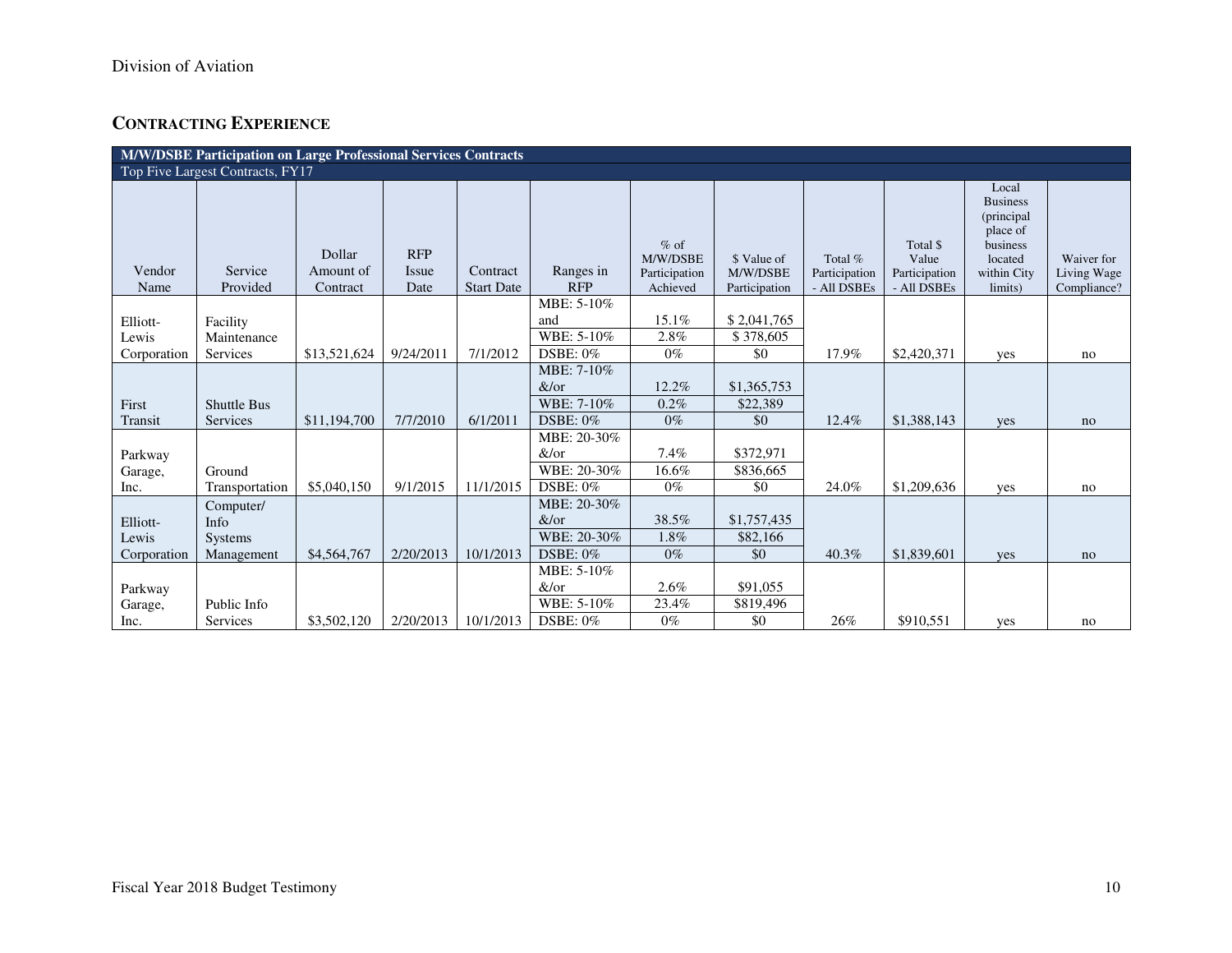# **EMPLOYEE DATA**

| <b>Staff Demographics (as of December 2016)</b> |                        |                  |                      |                        |                  |  |  |  |  |
|-------------------------------------------------|------------------------|------------------|----------------------|------------------------|------------------|--|--|--|--|
|                                                 | <b>Full-Time Staff</b> |                  |                      | <b>Executive Staff</b> |                  |  |  |  |  |
|                                                 | Male                   | Female           |                      | Male                   | Female           |  |  |  |  |
|                                                 | African-               | African-         |                      | African-               |                  |  |  |  |  |
|                                                 | American               | American         |                      | American               | African-American |  |  |  |  |
| Total                                           | 308                    | 178              | Total                | $\boldsymbol{0}$       | 2                |  |  |  |  |
| % of Total                                      | 41%                    | 24%              | % of Total           | $0\%$                  | 20%              |  |  |  |  |
| Average Salary                                  | \$39,889               | \$43,349         | Average Salary       | \$0                    | \$160,000        |  |  |  |  |
| Median Salary                                   | \$36,948               | \$37,048         | Median Salary        | \$0                    | \$160,000        |  |  |  |  |
|                                                 | White                  | White            |                      | White                  | White            |  |  |  |  |
| Total                                           | 172                    | 35               | Total                | $\overline{4}$         | $\overline{2}$   |  |  |  |  |
| % of Total                                      | 23%                    | 5%               | % of Total           | 40%                    | $20\%$           |  |  |  |  |
| Average Salary                                  | \$55,288               | \$62,502         | Average Salary       | \$166,250              | \$187,500        |  |  |  |  |
| Median Salary                                   | \$49,082               | \$46,303         | <b>Median Salary</b> | \$160,000              | \$187,500        |  |  |  |  |
|                                                 | Hispanic               | Hispanic         |                      | Hispanic               | Hispanic         |  |  |  |  |
| Total                                           | 14                     | 13               | Total                | 1                      | $\mathbf{0}$     |  |  |  |  |
| % of Total                                      | 2%                     | 2%               | % of Total           | 10%                    | $0\%$            |  |  |  |  |
| Average Salary                                  | \$51,767               | \$47,048         | Average Salary       | \$160,000              | \$0              |  |  |  |  |
| <b>Median Salary</b>                            | \$40,070               | \$40,955         | Median Salary        | \$160,000              | \$0              |  |  |  |  |
|                                                 | Asian                  | Asian            |                      | Asian                  | Asian            |  |  |  |  |
| Total                                           | 21                     | 10               | Total                | 1                      | $\boldsymbol{0}$ |  |  |  |  |
| % of Total                                      | 3%                     | $1\%$            | % of Total           | 10%                    | $0\%$            |  |  |  |  |
| Average Salary                                  | \$65,616               | \$49,892         | Average Salary       | \$150,000              | \$0              |  |  |  |  |
| Median Salary                                   | \$61,866               | \$39,063         | Median Salary        | \$150,000              | \$0              |  |  |  |  |
|                                                 | Other                  | Other            |                      | Other                  | Other            |  |  |  |  |
| Total                                           | 6                      | $\boldsymbol{0}$ | Total                | $\overline{0}$         | $\overline{0}$   |  |  |  |  |
| % of Total                                      | 1%                     | $0\%$            | % of Total           | $0\%$                  | $0\%$            |  |  |  |  |
| Average Salary                                  | \$43,710               | \$0              | Average Salary       | \$0                    | \$0              |  |  |  |  |
| <b>Median Salary</b>                            | \$45,841               | \$0              | Median Salary        | \$0                    | \$0              |  |  |  |  |
|                                                 | <b>Bilingual</b>       | Bilingual        |                      | Bilingual              | Bilingual        |  |  |  |  |
| Total                                           | 46                     | 26               | Total                | 3                      | 1                |  |  |  |  |
| % of Total                                      | 6%                     | 3%               | % of Total           | 30%                    | 10%              |  |  |  |  |
| Average Salary                                  | \$56,399               | \$46,874         | Average Salary       | \$168,333              | \$170,000        |  |  |  |  |
| Median Salary                                   | \$51,863<br>\$40,755   |                  | Median Salary        | \$160,000              | \$170,000        |  |  |  |  |
|                                                 | Male<br>Female         |                  |                      | Male                   | Female           |  |  |  |  |
| Total                                           | 521<br>236             |                  | Total                | 6                      | 4                |  |  |  |  |
| % of Total                                      | 69%<br>31%             |                  | % of Total           | 60%                    | 40%              |  |  |  |  |
| Average Salary                                  | \$46,373               | \$46,670         | Average Salary       | \$162,500              | \$173,750        |  |  |  |  |
| <b>Median Salary</b>                            | \$41,868               | \$38,692         | Median Salary        | \$160,000              | \$165,000        |  |  |  |  |